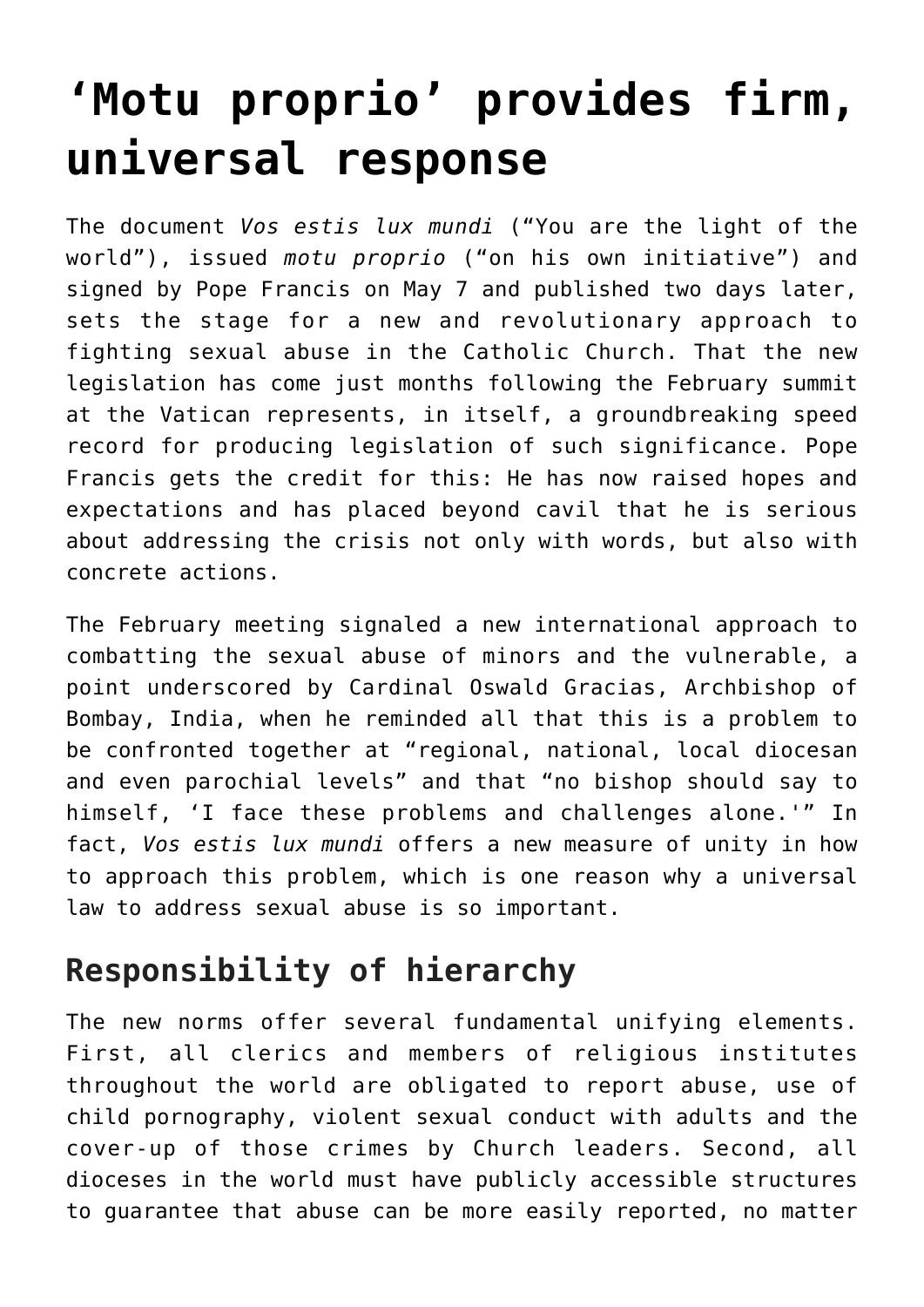where it occurs. Third, the new norms offer whistleblower protections for all reporters. A victim who wishes to tell his or her story, or a cleric or religious who is aware of abuse, can no longer be silenced or retaliated against for coming forward. Finally, the new norms create a series of specific procedures, also to be applied throughout the world, that further clarify the roles of the local Church and Rome with regard to investigation of allegations against Church leaders.

Some have been confused about whether the law changes how priests and religious are investigated for abuses. It does not. While the law provides for reporting of those cases, they are handled through the same channels as before: first to their ordinary and then, in the case of clerical abuse of minors, to the Congregation for the Doctrine of the Faith.

Another question relates to how the investigation of abuse or cover-up by Church leaders — cardinals, patriarchs, bishops, papal legates and supreme moderators — is carried out. According to the law, the "metropolitan," who is the archbishop of his diocese and presides over an ecclesiastical province, conducts the investigation, with the legislation also encouraging lay collaboration, as consistent with Catholic ecclesiology. In fact, for the first time, the *motu proprio* recognizes that bishops of each ecclesiastical province "may" establish lists of qualified persons from which the metropolitan can  $-$  but does not have to  $-$  choose those most suitable to assist in each individual investigation of a Church leader.

Since the Catholic Church is hierarchically structured, the key element of this legislation is that the investigation is carried out by and under the responsibility of a member of the hierarchy who is charged to conduct it through instructions provided for the specific case and with tight time limits on how long the investigation will take. Pope Francis has effectively said to both the Roman Curia and the dioceses of the world, "Get the job of investigation done without delay!"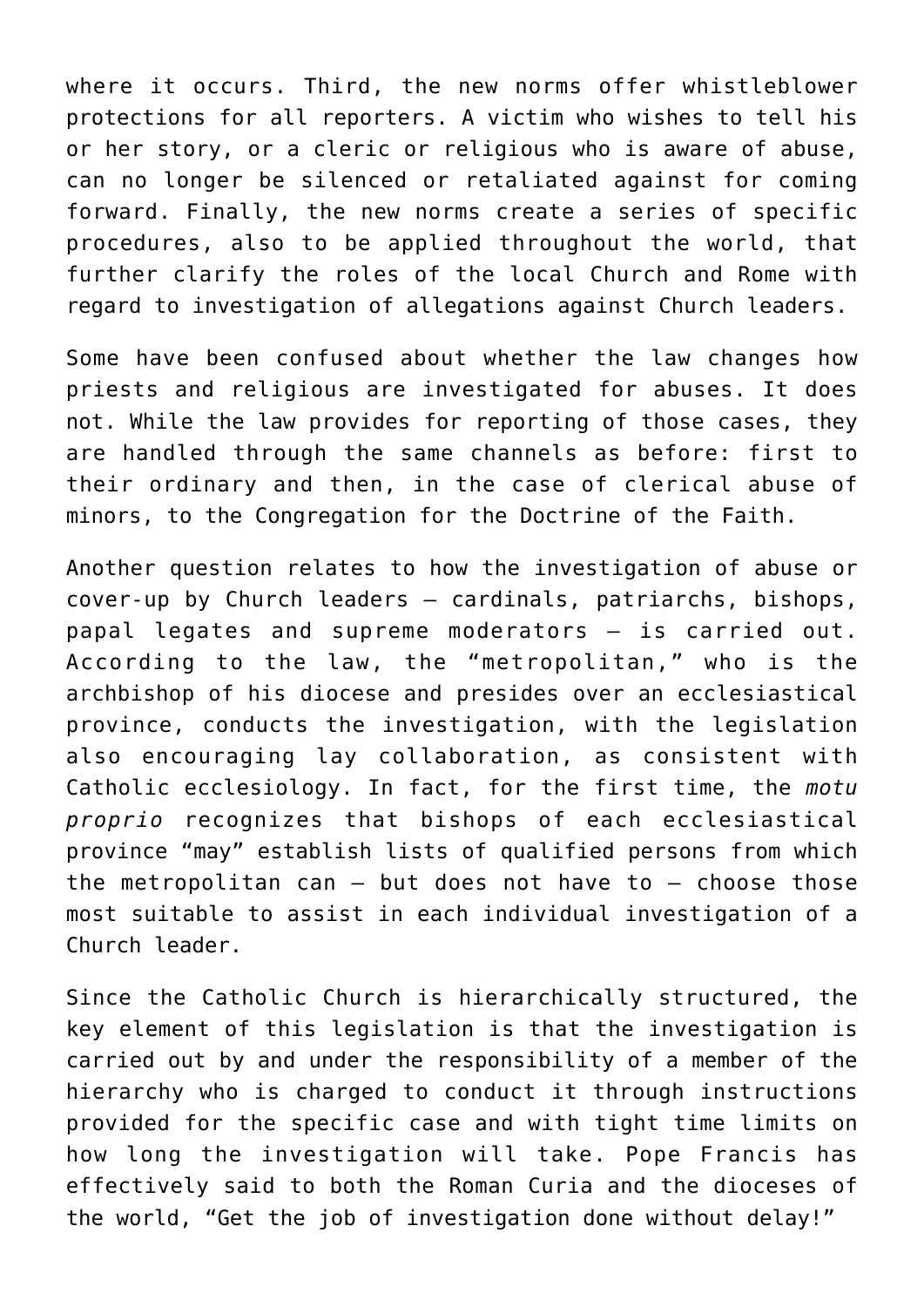#### **Episcopal conferences**

Another question that has been raised asks what role, if any, do the episcopal conferences play in addressing abuse.

Under the law, episcopal conferences may issue directives regarding how the metropolitan is to conduct the investigation. Episcopal conferences are not, under canon law, permitted to issue norms that are binding upon conference members: they need the recognition of the Holy See for that particular legislation to enter into force.

Such complementary legislation is meant to supplement rather than supplant or alter general legislation such as *Vos estis lux mundi*. For example, the new law does not permit the establishment of a permanent lay commission or board to receive or independently examine allegations against bishops. The metropolitan can gather around him the best lay experts he can find and rely on their various specializations. But he cannot simply hand off control of a case to a lay board and thereby shirk his fundamental responsibilities.

After all, this papal legislation reminds us what it means to be truly Catholic: one respects the hierarchical structure of the Church, while giving an opportunity to all to collaborate, each according to his or her own suitability, knowledge, prudence and integrity. Indeed, the universal nature of our Church requires a certain uniformity of approach to the adjudication of her bishops and it is for this reason that instructions regarding investigations come from Rome, are entrusted to a bishop and return to Rome for judgment. Independent review boards for bishops go against this fundamental principle of Catholic ecclesiology, and would set our Catholic Church on a slow but sure course towards fragmentation and, ultimately, Protestantism.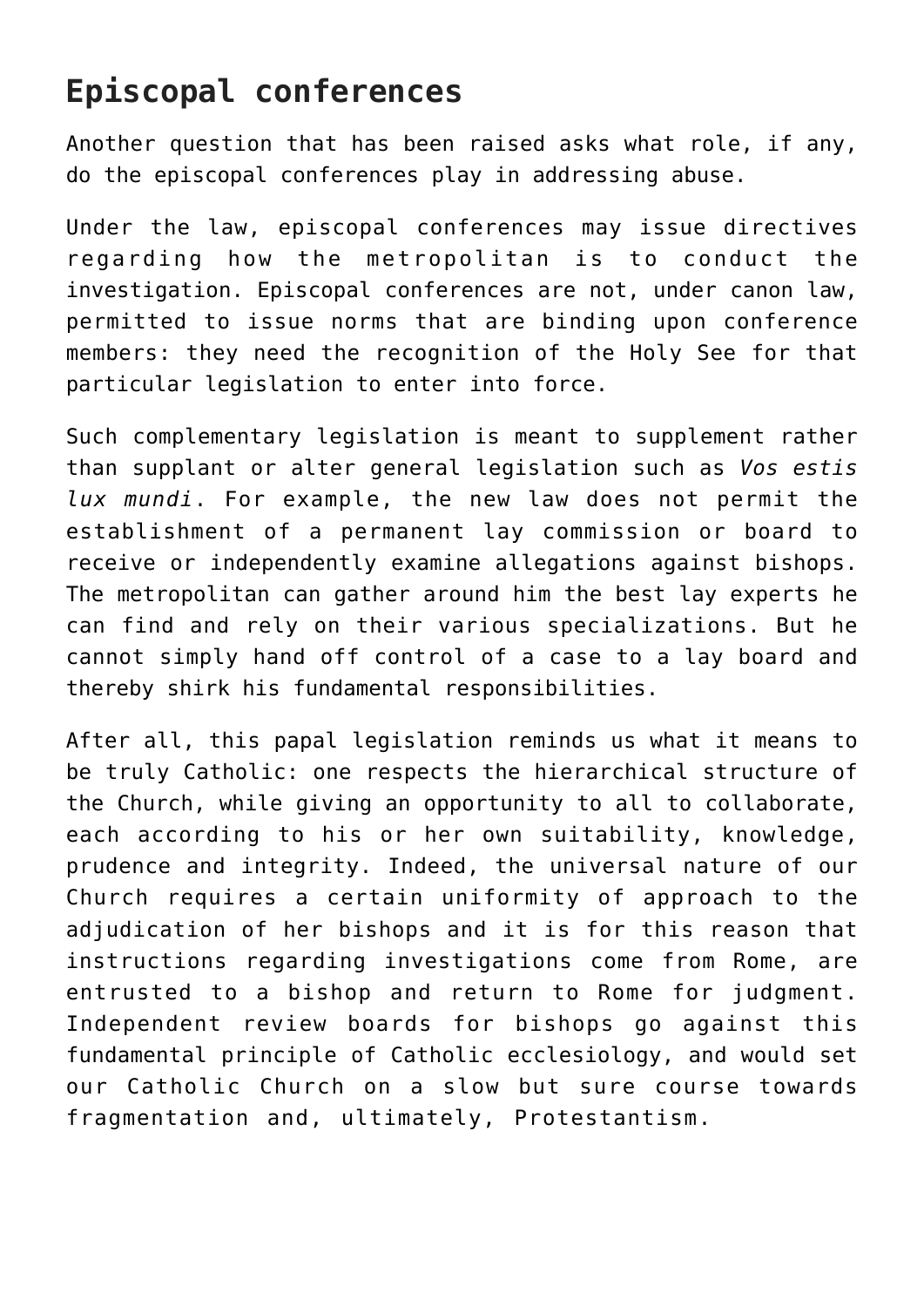## **Civil and canonical law**

Another misunderstanding relates to people who say the law is somehow lacking because it does not impose a worldwide obligation to report sexual abuse to civil authorities. That criticism is unwarranted. First of all, the new legislation makes a powerful, indeed unprecedented, reference to civil law, by stating that the rights and obligations established by civil laws must be respected (of course with any exception to that rule required to protect the seal of confession).

But the critics, as well intentioned as they may be, also miss an essential point of the new legislation: it is not the task of the supreme legislator to actively interfere with civil jurisdictions. The scope of the law is clear: The pope is creating a reporting obligation for abuse by clerics and religious, and a procedure for reporting and investigating complaints against bishops in the ecclesiastical jurisdiction. In other words, the scope of this law is to take the giant step of ensuring that, on a world-wide level, well-functioning reporting mechanisms exist within the Church. Even if mandatory reporting to civil authorities would have been possible or advisable, the truth of the matter is that a clear procedure was needed to address the investigation of abuse or cover-up by bishops and other ecclesiastical authorities and to deal with them internally.

In turn, the outcome of such a procedure will enable the supreme authority in the Church to make the necessary canonical decisions if abuse or cover-up is uncovered by the investigation. As such, the *motu proprio* shows that within the Church, nobody is above the law, and abuse or cover-up by high-ranking prelates will be addressed.

In addition, by forcing more reports into the ecclesiastical system, they are more likely to get to people in the hierarchy who have mandatory duties to report to civil authorities. Moreover, given that many civil jurisdictions throughout the